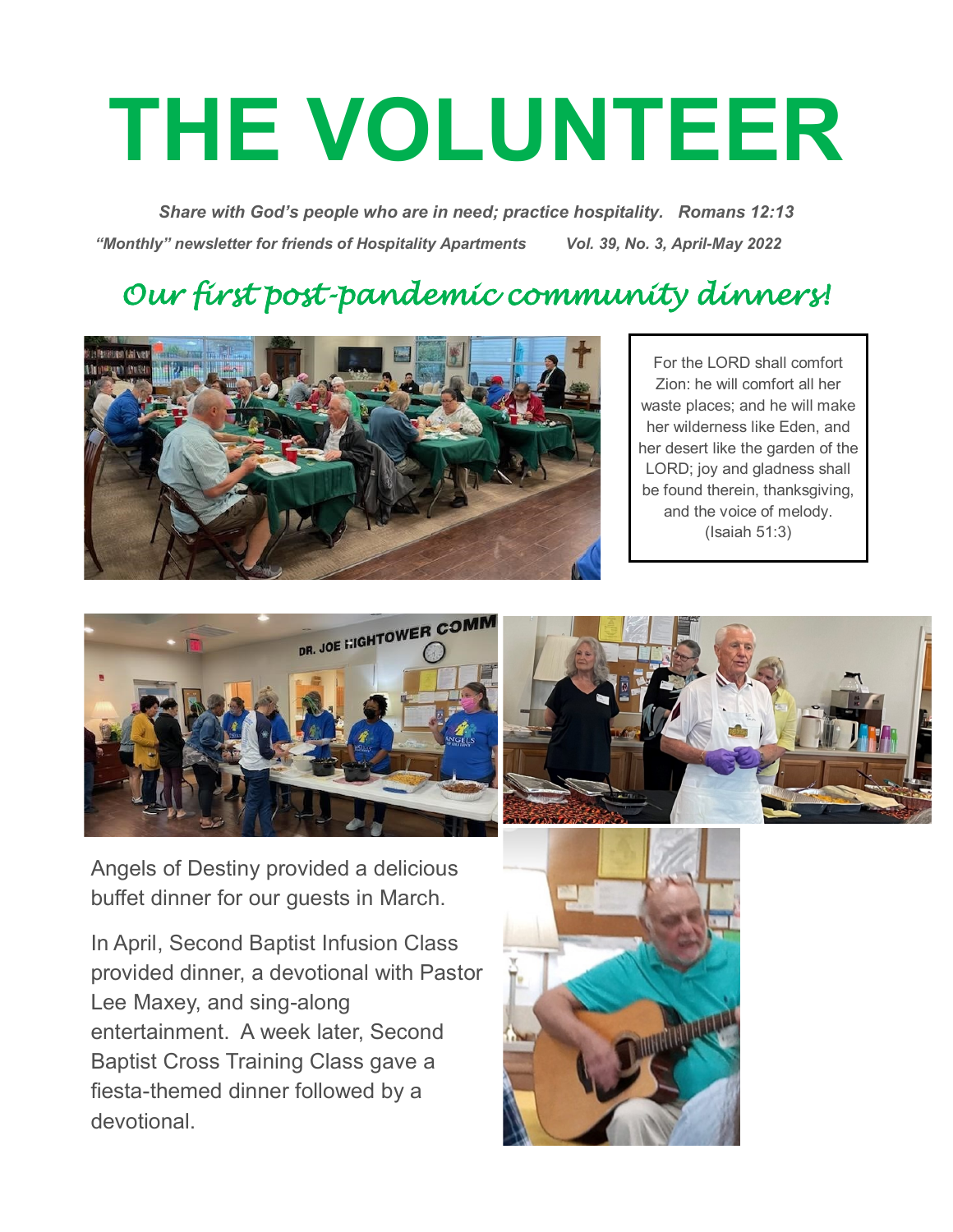## *New Recliners and Sofas for all Apartments*



The apartment recliners and futons had become shabby and wobbly in the past few years. So our intrepid Julie Hill was offered the challenge of finding affordable, durable, beautiful replacements. The old furniture was given to nonprofits serving the needy, so nothing went to waste. Thanks for another job well done, Julie!

#### *Miscellaneous Announcements*

Marcie Evans is coordinating our community dinners now, and is trying to verify our prepandemic list of sponsoring churches. If your church or organization is interested, you can reach her at info@hospitalityapartments.org.

Sunday Communion Services have resumed, with a schedule on the Community Room calendar.

The Hospitality Apartments Executive Board have voted to remove all COVID restrictions on apartment procedures. Guests and volunteers are still encouraged to mask when in company.

Bingo has resumed, with the first night of fun held in April! The schedule for future bingo nights is on the Community Room calendar.

Three Second Baptist groups brought gift bags for all residents containing snacks and toiletries.

## *Guest Thank You Note*

From the bottom of our hearts we thank you for your true hospitality, kindness, and graciousness. We are so grateful and thankful for such a wonderful place and people.

We will come back in August but don't expect to need to be there long enough to qualify for housing. However, we will probably need to come again in mid-November for another scan and surgery, so please put us back on the waiting list for then.

We tried to leave the apartment in good shape. If anything is amiss please let me know so that I can make it right.